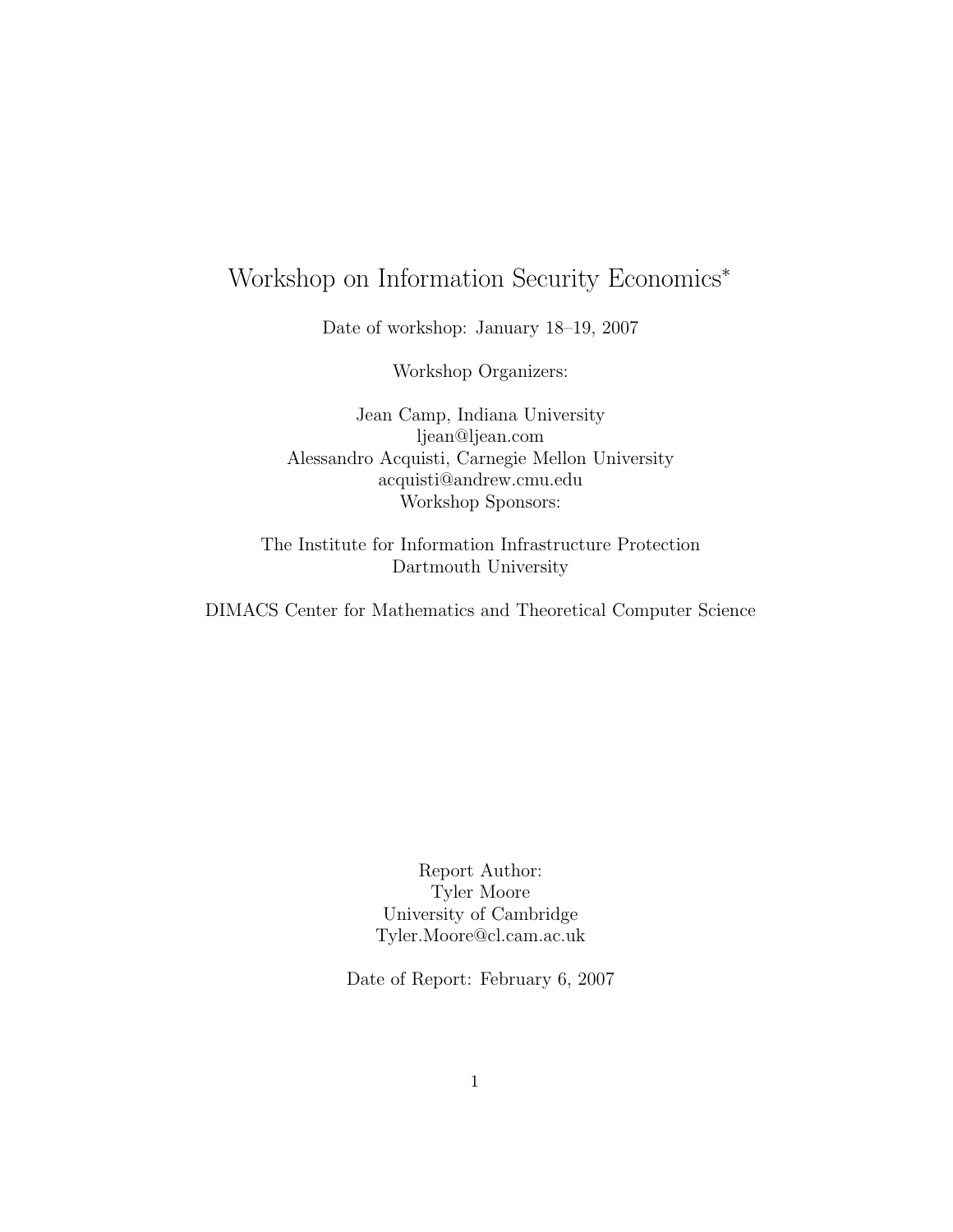### 1 Workshop Goals and Design

What is the role of economics in computer security? What is the role of computer security and privacy in the market? Are there economic models that can better inform system design? How can research in the economics of security inform legal practice? How can the design of secure systems be improved by an understanding of legal allocations of liability? Is there a set of questions that must be answered for this cross-discipline to move forward? What sets of methods are best suited to those questions?

This DIMACS Workshop addressed these questions and worked toward a concrete research agenda for the exploding area of study that combines security, privacy, and economics. The workshop had two primary goals. The first goal was to enlarge the interest in the economics of information security by bringing together researchers already engaged in the field with scientists and investigators in other disciplines. We summarize research presented in Section 2. The second goal was to produce – through two breakout sessions – an inclusive, integrated research agenda for this field of study. We summarize the results of these breakout sessions in Section 3.

## 2 Summary of Presentations

#### 2.1 Foundational Concepts

Some speakers discussed fundamental tools and concepts important to information security economics. In "Perspectives from Microeconomic Theory and Game Theory", Beth Allen surveyed different economic tools that might be helpful in modeling information security problems. She argued that Pareto optimality may be impractical goal for engineered systems and that tools from game theory can usefully be applied. Standard pricing mechanisms run into problems because of the proliferation of asymmetric information, perverse incentives and free-rider problems. Game theory, by contrast, can accommodate strategic behavior and interdependent decision making, both of which are rife in the provision of information security mechanisms.

<sup>∗</sup>DIMACS was founded as a National Science Foundation Science and Technology Center. It is a joint project of Rutgers University, Princeton University, AT&T Labs-Research, Bell Labs, NEC Laboratories America, and Telcordia Technologies, with affiliated partners Avaya Labs, IBM Research,Microsoft Research, and HP Labs. This workshop also acknowledges support from the Institute for Information Infrastructure Protection (I3P). The I3P is managed by Dartmouth College, and supported under Award number 2003- TK-TX-0003 from the U.S. DHS, Science and Technology Directorate.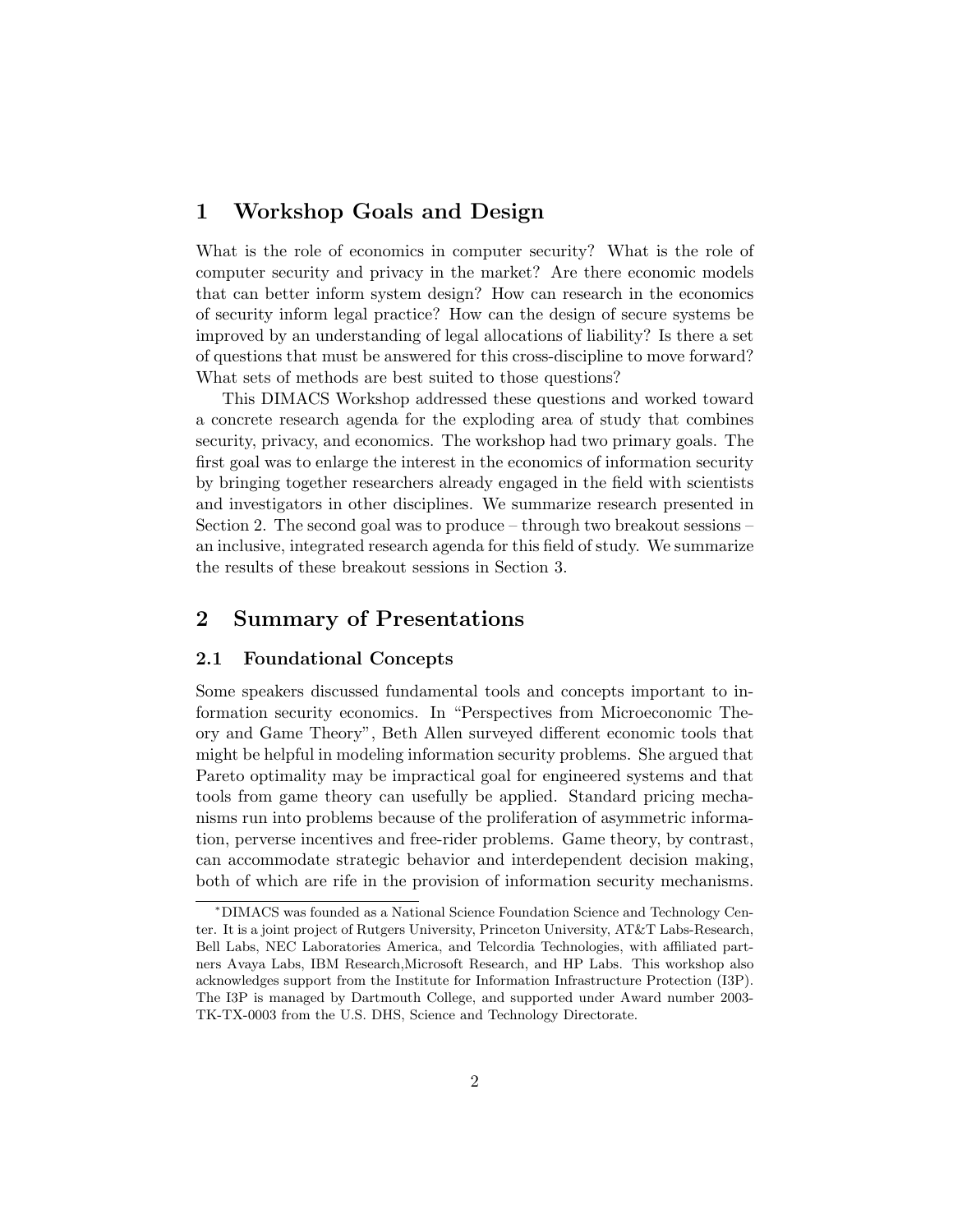It remains an open question whether games should be modeled as cooperative or non-cooperative; furthermore, when the structure of interactions matter, network games may be required.

In "Incentive-Centered Design for Information Security", Rick Wash highlighted the strong role humans have in achieving security, from choosing which system to use to evaluating security information to actually using systems once deployed. He noted that most computer systems are designed with little regard to human behavior; systems designers resign themselves to accommodating 'unpredictable' user actions. Such resignation is wrong, argues Wash. Humans do respond to incentives in strategic settings. As an example, he examines various "proof-of-work" schemes to combat spam e-mail.

He presents a classic screening model, where the system cannot distinguish good email from bad. Proof-of-work schemes ask users to perform a screening test; the aim is for the test to be easy to do a limited number of times but onerous in large amounts. The test must satisfy four properties: (i) cost increases in task intensity, (ii) cost is supra-linear, (iii) cost is greater for bad users than good ones, and (iv) incremental cost of harder tasks is greater for bad users than good ones. While the original proposals may have satisfied the properties, Laurie and Clayton argued that botnets undermine properties (iii) and (iv). He then notes that a reputation-based framework attributed to Liu and Camp might work. In the end, it is unclear whether the effect on users is to stop spam or simply increase the burden on good users. Wash concludes by arguing that user incentives should be considered in designing systems to "keep bad stuff out" (e.g., spam, spyware) and "get good stuff in" (e.g., privacy-enhancing technologies).

Bruce Schneier argued that "The Psychology of Security" is important for better understanding how people make (typically poor) risk-management decisions. Security is a trade-off, and while people have intuitions about these trade-offs, they are often wrong. For instance, we overestimate spectacular or rare threats while underestimating common risks and threats that are slow to evolve over time. Schneier discusses experiments from prospect theory, for example where people are risk-averse when presented with opportunities to gain and risk-seeking when minimizing loss. In sum, while Rick Wash argued that it is beneficial to design systems where we consider users as rational and responding to strategic behavior, Schneier noted that we must also deal with peculiar irrationalities users display when managing security risks.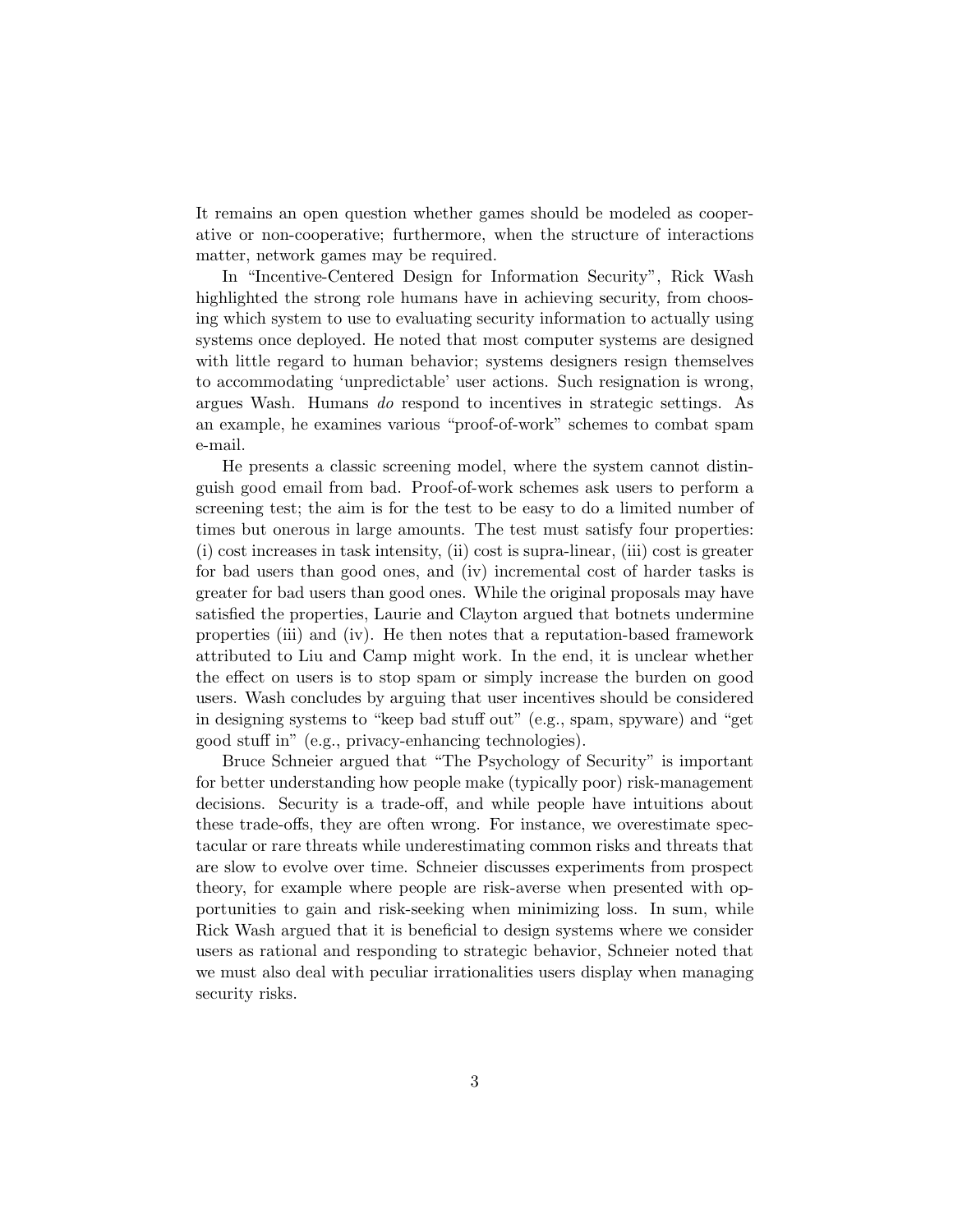#### 2.2 Improving Transparency in Information Security

In "Notice of Security Breaches as a Lightweight Regulation", Deirdre Mulligan examined the role of disclosure in promoting better security practices and higher investment by companies. She first discussed the Emergency Planning and Community Right to Know Act (EPCRA), which required companies to disclose the release of toxic chemicals. This legislation prompted a significant reduction in the amount of chemicals disclosed by changing the behavior of companies. She noted that one reason for its success is that, unlike baseline standards, the disclosure prompted a "race to the top" by companies. Mulligan then recounted the adoption of California bill AB 700, which mandated that companies notify consumers of security breaches involving personal data. She noted that the breach law, while not measuring security, did introduce a measure of failure that has enabled companies to quantify the price of security failure. However, Mulligan notes that there are important differences between AB 700 and its inspiration, EPCRA, that could limit the security breach law's success. For EPCRA, the data were highly structured, widely available (stored in an EPA-administered database) and triggered community involvement. By contrast, the privacy breach data are non-standardized and distributed, while disclosures by third parties have limited the ability of consumers to "vote with their feet". Finally, Mulligan posed an open question how other disclosure mandates beyond those related to privacy violations could be usefully applied to strengthening security investment.

In "Linking the Economics of Cyber Security and Corporate Reputation", Barry Horowitz quantifies the effect of breach disclosure laws like AB 700 on security investment. He argues that the impact varies depending on the extent to which a privacy breach harms a business's reputation. Banks, for instance, are more concerned with protecting its image through tougher information security measures than manufacturers are. He constructs a model to infer relative importance of information security investment for different industries. He uses data from breach disclosures identified through the news media and publicly-available revenue reports. The model finds that the finance industry invests six times as much as the retail sector and three times as much as the manufacturing sector. One novelty in this work is how it overcame a lack of data in the amount of security investments by reverse-engineering a model to use breach disclosures as input.

In "Information Security and IT Risk Management in the Real World: Results from Field Studies", Scott Dynes underscored the need for transparency to trigger security investment by companies across many sectors.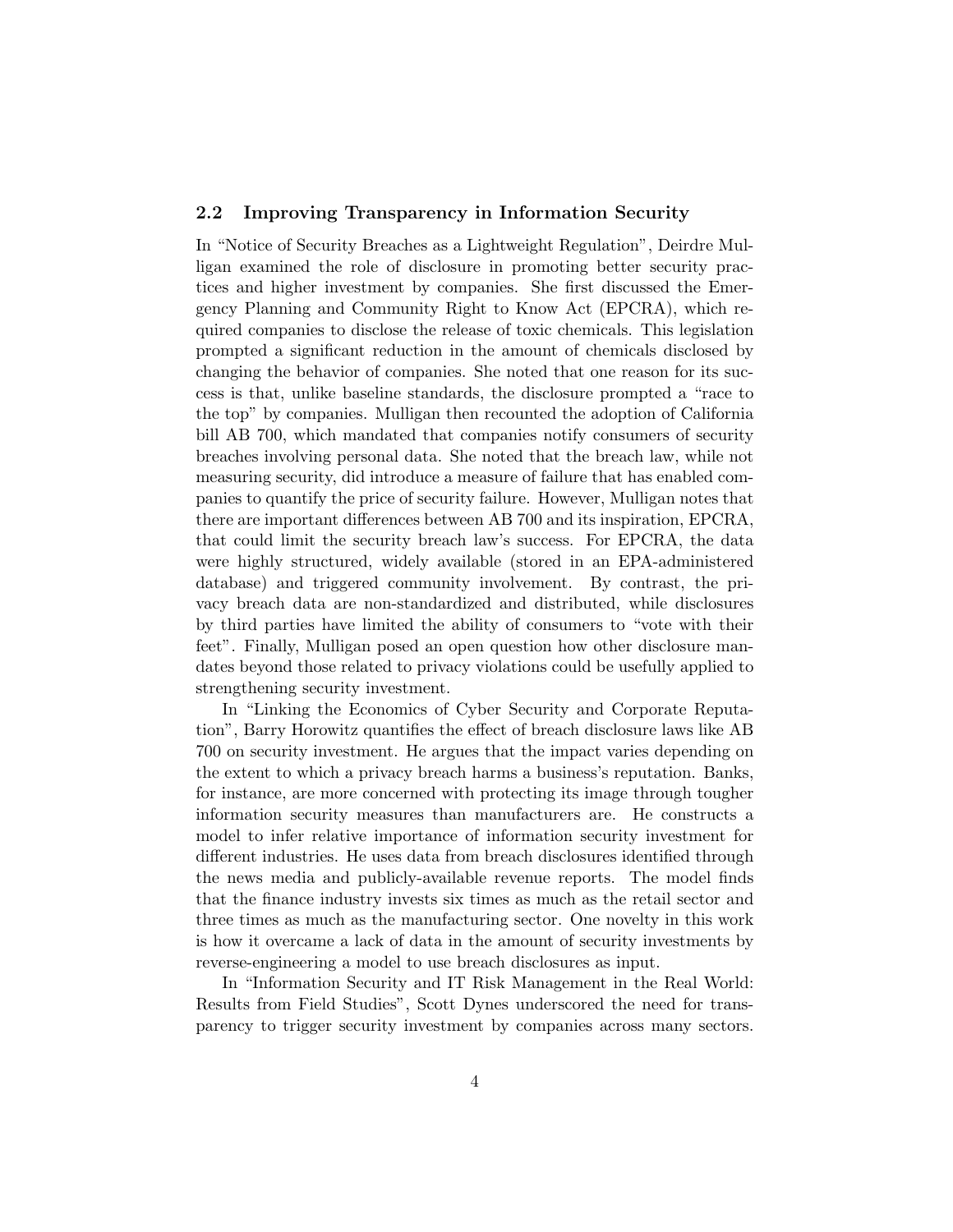Dynes described an information-gathering methodology where he investigated a host firm along with its suppliers to identify supply-chain dependencies on the Internet infrastructure. He notes that firms primarily take a local view to information security, not considering the effects on other companies in its sector or hidden liabilities that may exist at suppliers. He argues that while latent market forces do exist, not enough information about threats is being disclosed which hinders rational security investment.

In "Data Policy Violations", Dan Geer identifies data security as an important, but neglected, focus of study. He points to the increasing value of data as well as the rapidly falling cost of storage, even relative to growth in processing power and bandwidth. This creates an opportunity for increased transparency through pervasive data collection and monitoring. For example, he notes that companies who invest in security awareness training may be motivated to collect data for tracking violations of data policies. Such increased transparency might enable companies to measure the effectiveness of training, ultimately driving down the number of data policy violations.

Stuart Schechter described an effort to increase the openness of the labor market for identifying vulnerabilities in "Vulnerability Hunters: Surveying Participants in a Poorly Understood Labor Market". Vulnerability markets try to differentiate the security levels of software by establishing a market price for undisclosed vulnerabilities in different types of software. While quasi-markets for vulnerabilities do exist, data regarding their operation are very opaque. Prices paid are not published, and little is understood about vulnerability hunters themselves. To answer these questions, Schechter has devised a survey which he plans to issue to contributers to the Open Source Vulnerability Database.

In "Security through Obscurity: When it Works and When it Doesn't", Peter Swire studies the case for transparency in the disclosure of vulnerabilities and attacks on computer systems. He notes that open source software developers and military types take diametrically opposed views on whether to disclose weaknesses. Swire then argues that each can be correct depending on the circumstances. Disclosure is helpful when it primarily assists defenders without helping attackers much, while disclosure is bad whenever attackers stand to gain more than defenders from the information. Swire suggests that disclosure is often more appropriate for attacks on computer systems because defense mechanisms like firewalls and encryption algorithms do not benefit from hiddenness. Attackers rely on vulnerability information kept secret from defenders because they can subsequently plug the weakness. Swire also discussed the incentives for disclosing security breaches; he finds convergence in the private sector because open source developers often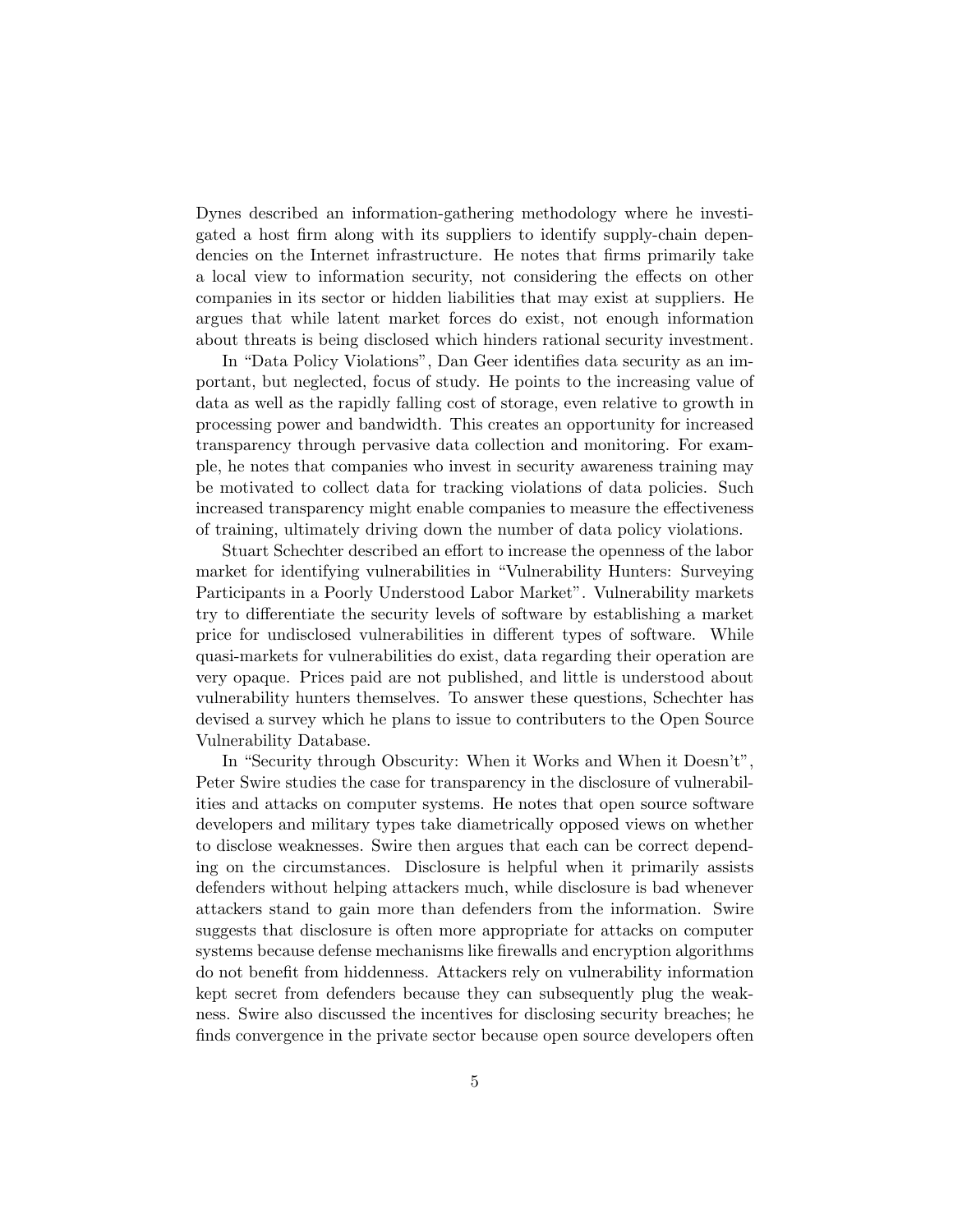require some secrecy while proprietary software can benefit from increased openness. However, the government typically has the incentive to inhibit disclosure; thus, freedom-of-information mandatory disclosure is helpful.

Neil Gandal described a model for vulnerability disclosure in "Internet Security, Vulnerability Disclosure, and Software Provision". His model studies the disclosure dilemma facing software vendors: disclosing vulnerabilities and issuing updates protects consumers who install updates, but not all consumers install updates and disclosure can facilitate reverse engineering. The primary question Gandal considers in the model is the effect of mandatory disclosure. Essentially, mandatory disclosure negatively affects "marginal consumers", i.e., those consumers that just value the software enough to purchase it at a lower price. If the firm sets the price of software low enough to attract consumers who do not value patches enough to apply them, then mandatory disclosure can lead to sub-optimal outcomes from a welfare perspective. Gandal also discussed how the model can be used to understand the effect of third parties like CERT or vulnerability markets that can increase vulnerability disclosure rates.

#### 2.3 Economics-informed system design

Economic analysis can prove useful in the design of computer systems and applications, from the legal agreements specifying software use to principles for protecting user privacy.

In "Privacy, Incentives, and Contractual Efficiency in the Market for Consumer Software", Jens Grossklags studies end-user license agreements (EULAs). Regulators are concerned that the terms of EULAs are overly harsh (e.g., they permit adware and spyware). Yet empirical evidence has demonstrated that while consumers differentiate products based on price, they do not consider the terms of the EULA. One common criticism of EULAs is that they are opaque and make it difficult for consumers to bother with studying the terms. Grossklags devises an experiment to discern whether including summaries of terms in EULAs impact the decision on whether to install the software. The study finds that short summaries have a strong impact on user's deciding whether to install software, which suggests that regulatory proposals to mandate such summaries are well-founded.

Anindya Ghose presented techniques for analyzing the economic impact of user-generated product reviews in "Designing Review Ranking Systems: Combining Economics with Opinion Mining". Both buyers and sellers can create web content which influence sales rates. Ghose analyzed Amazon customer reviews and found that more "subjective reviews", i.e., those that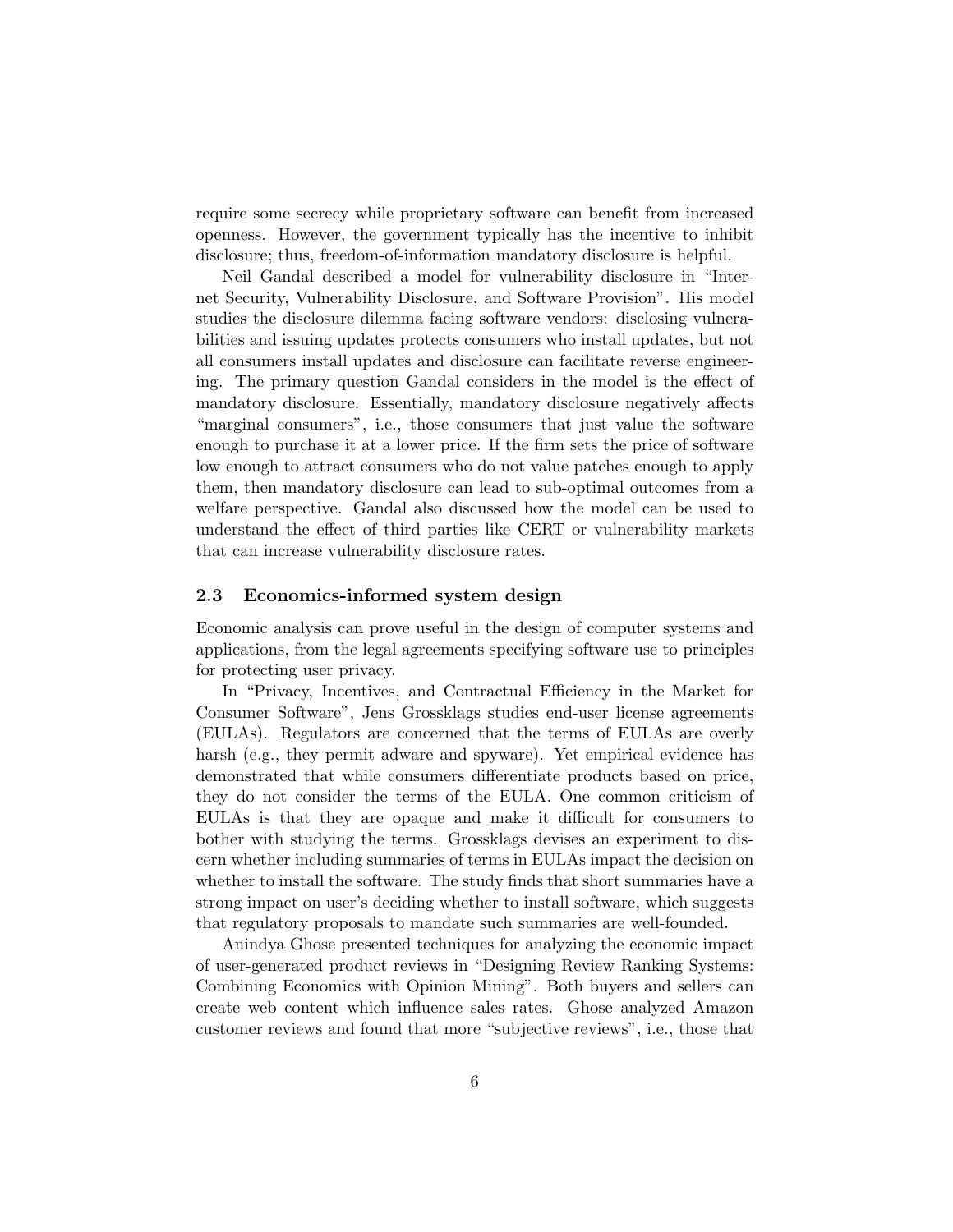deviated from manufacture specifications, increase sales. Furthermore, even negative reviews can increase sales if they are informative. Ghose argues that devising better rankings of user-generated content and reviews is essential to improving the efficiency of electronic markets.

In "Privacy Engineering", Sarah Spiekermann distinguished between "privacy by policy" and "privacy by architecture". She disparaged privacy by policy as a shortcut approach where companies issue fair information practices pledging to not abuse personal information while continuing to collect personally-identifiable data. Privacy by architecture, by contrast, protects privacy through system design choices. She uses the location-based services as an example. These could be provided at the network level if the network provider is made aware of device location. But these services could also be provided as a client-based solution where the network operator need not be aware of the client device's location.

In "Fuzzy MLS: An Experiment on Quantified Risk-Adaptive Access Control", Pau-Chen Cheng proposed a mechanism for explicitly factoring risk into access control decisions. The work is motivated by the widespread proliferation of ad-hoc exceptions to access control policies. Instead, using Cheng's system access control decisions are made by explicitly weighing potential costs of breaches against the benefit of access. They adopted their scheme to a standard multi-level access control policy by turning access control decisions into risk-weighted calculations based on user input rather than binary decisions.

Several presenters described computer system applications in need of an incentive-based solution. In "Routing Security Economics", Stephen Bellovin described weaknesses in Internet routing protocols that can be abused by a dishonest network participant. He noted that these routing attacks should be distinguished from software vulnerabilities or buggy code; instead, the security of Internet routing depends on the exclusion of malicious behavior by Internet service providers (ISPs). He notes that the costs of replacing these protocols with more secure ones (i.e., protocols that require authentication in routing advertisements) is high enough to hinder their adoption. Instead, some large ISPs have deployed mitigation strategies like deaggregation that are less expensive to the originator but place additional burden on everyone else. Consequently, Bellovin has identified routing security as a problem in need of an economic solution.

In "Countermeasures against Government-Scale Monetary Forgeries", Nicolas Christin outlined a solution using barcodes and online verification to detect even near-perfect cash forgeries. The trouble with existing cash is that it can be usefully duplicated by an adversary with government-level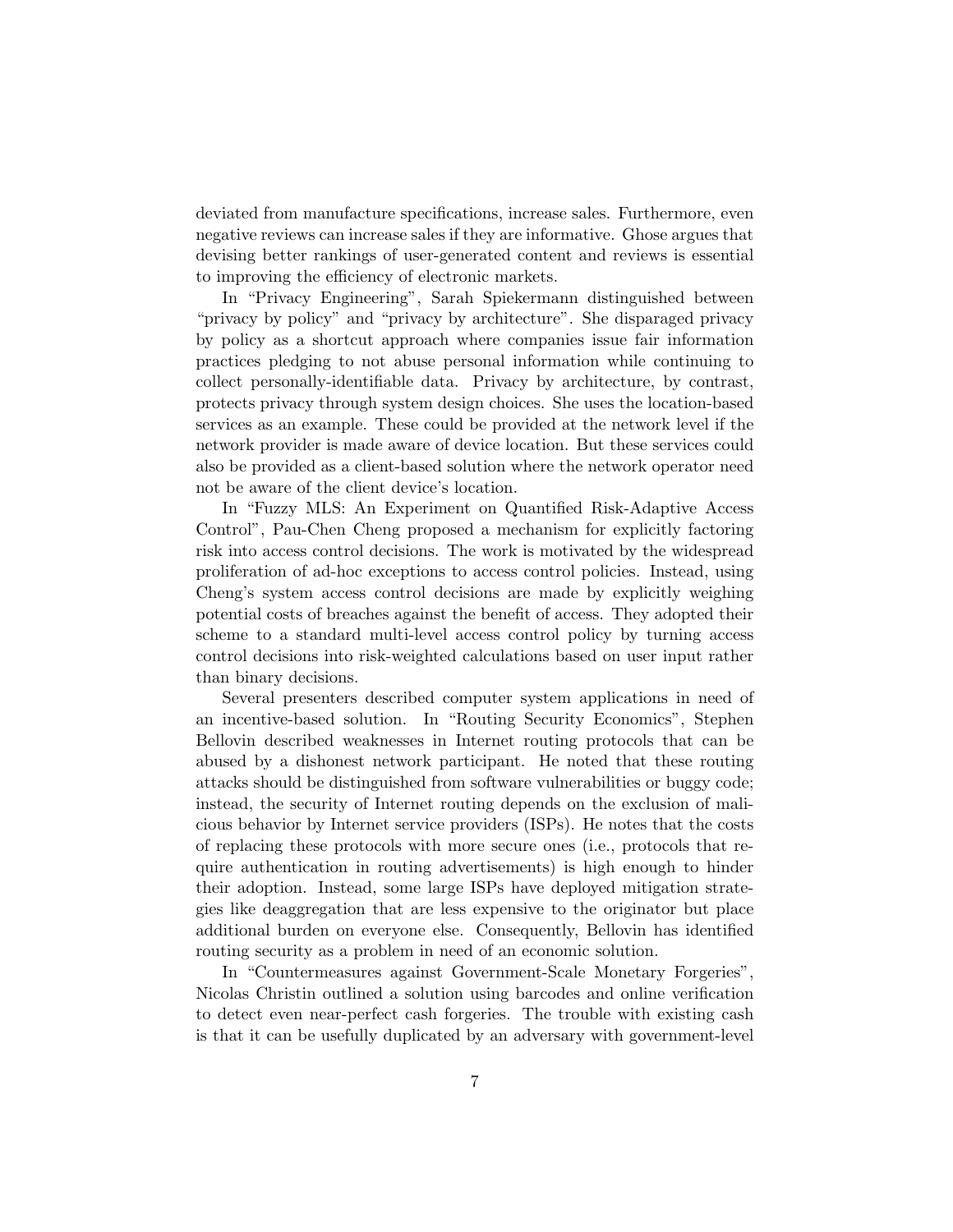resources (i.e., enough resources to build a comparable printing press). Furthermore, it can be difficult to verify whether the cash is uniquely legitimate. Adding a 2-d barcode makes cash universally verifiable; to prevent duplication, he described an online lookup protocol that can be initiated between a consumer and the bank. Christin argued that while the addition of a small amount of forgeries to the money supply has a minimal macroeconomic impact, stopping forgeries is nonetheless important since an adversary could cause local destabilization to the money supply and since forged money could be used on the black market for nefarious purposes. He also noted that the forgery arms race is distinguished from other types because the defender can easily stop the attacker by incorporating his proposed solution.

In "Design of a blocking-resistant anonymity system", Roger Dingledine discussed a potential solution to one aspect of the arms race between the designers of Tor, an anonymous communication system, and censoring governments. Tor relies on volunteer servers to route its users' traffic. At present, these servers address information is publicly disclosed. A censoring government can easily block this information if it desires. Dingledine discussed a countermeasure called bridges, where regular Tor users distribute routing information. Dingledine then described several techniques to protect bridges themselves, from releasing certain bridges during different time periods to distributed the bridge details over a social network.

In "Valet Services: Improving Hidden Servers with a Personal Touch", Paul Syverson considers the same problem of hiding identifying information from adversaries while still providing services. Here, the aim is to design a protocol that minimizes identifiable information tied to volunteer nodes to make it harder for attackers to target them. Syverson describes the use of valet nodes which hide service introduction points. These valet nodes can also be used to differentiate the quality of service provided to system participants.

#### 2.4 Rational Security Investments

In "Modelling and Economics of IT Risk Management and Insurance", Costas Lambrinoudakis presents a Markov model for security investment in the face of uncertainty over attacks. The model requires accurate transition probabilities and loss estimates, which Lambrinoudakis admits may be difficult to obtain. The model is used to calculate optimal security investment and optimal insurance contracts. Essentially, resources are devoted to threats based upon the potential harm and probability of occurrence.

In "Models and Measures for Correlation in Cyber-Insurance", Gaurav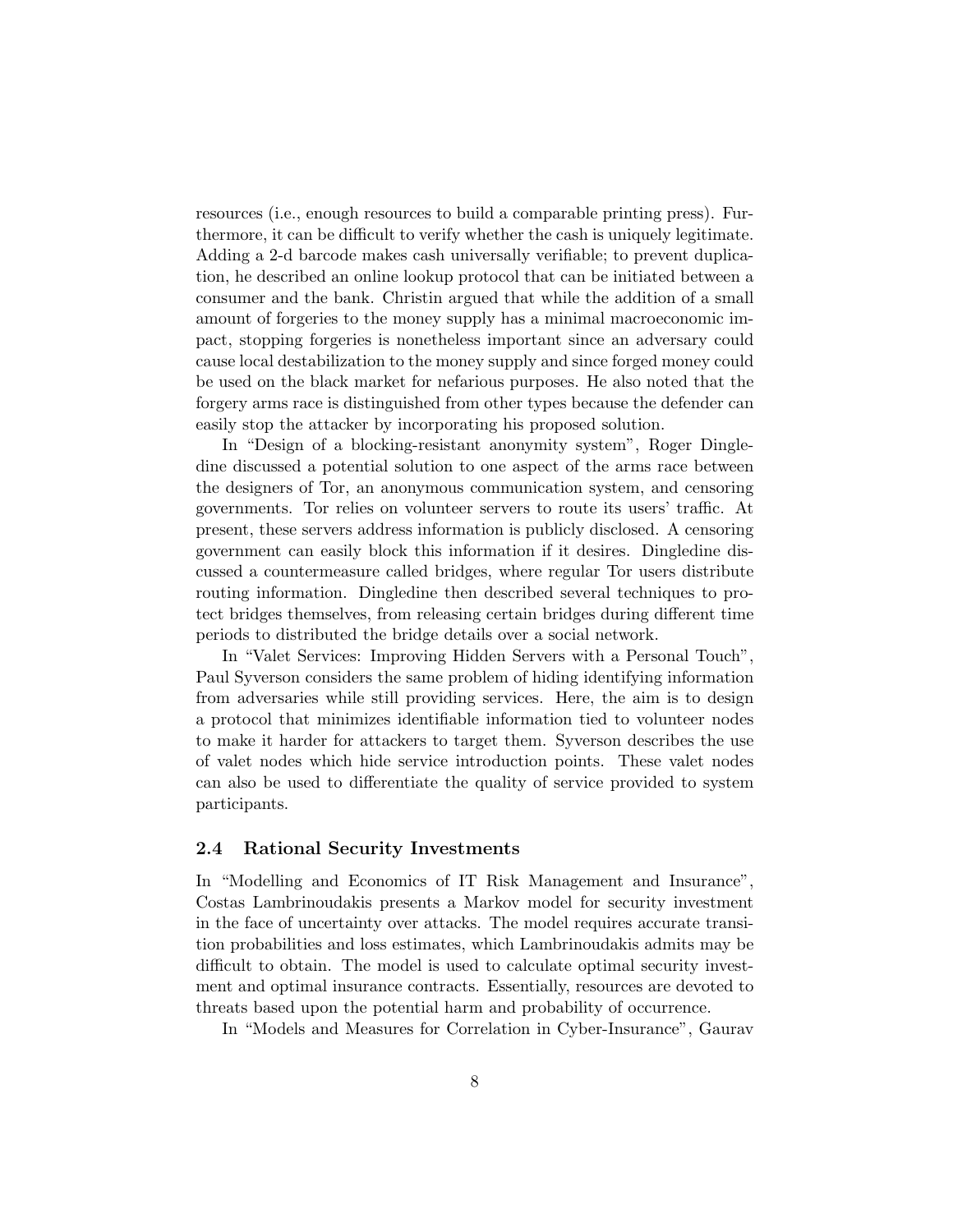Kataria discussed the problem of interdependent risk and its effect on the market for cyber insurance. Firms' IT infrastructure is connected to other entities – so its efforts may be undermined by failures elsewhere. Cyber attacks also often exploit a vulnerability in a program used by many firms. Interdependence can make some cyber-risks unattractive to insurers – particularly those risks that are globally rather than locally correlated, such as worm and virus attacks, and systemic risks such as Y2K. Kataria argued that risks with high internal correlation but low global correlation, such as insider attacks, provide the best opportunity for cyber insurance.

Sometimes security measures are advocated even when they overstate benefits without accounting for costs imposed. In "Competing with Free: The Impact of Movie Broadcasts on DVD Sales and Internet Piracy", Michael Smith examined the justification for anti-piracy measures on high definition broadcast television. He collected data from national movie broadcasts on over-the-air networks and some popular cable networks, sales data through Amazon sales rank and estimated piracy using BitTorrent trackers. He found that movie broadcasts on television have a significant impact on DVD sales (as well as piracy). The impact on DVD sales is strikingly higher: sales increase by 400% initially, compared with a 150% increase in illegal downloading. While Smith was hesitant to make any policy recommendations from the study, he did note that the benefits of broadcasting over television are high enough for movie studios to consider making watching movies over television simple to maximize viewership.

#### 2.5 Network economics

Several presenters portrayed networks as an emerging paradigm for better understanding information security and privacy. In "Surveillance of Emergent Associations: Freedom of Association in a Network Society", Katherine Strandburg discussed the legal implications of network surveillance. She described a world of "emergent associations", where people associate spontaneously using the Internet with wireless and locational technologies. But crucially, these interactions take place via communication intermediaries. Consequently, these spontaneous associations are captured through massive amounts of traffic data (e.g., telephone records, Internet traffic logs and location traces). Indeed, Strandburg noted that highly valuable relational surveillance was possible using social network analysis on non-content traffic data, from investigating a suspicious individual's acquaintances to mining all traffic data for suspicious relational patterns.

Strandburg then described a legal paradox: weak protection of non-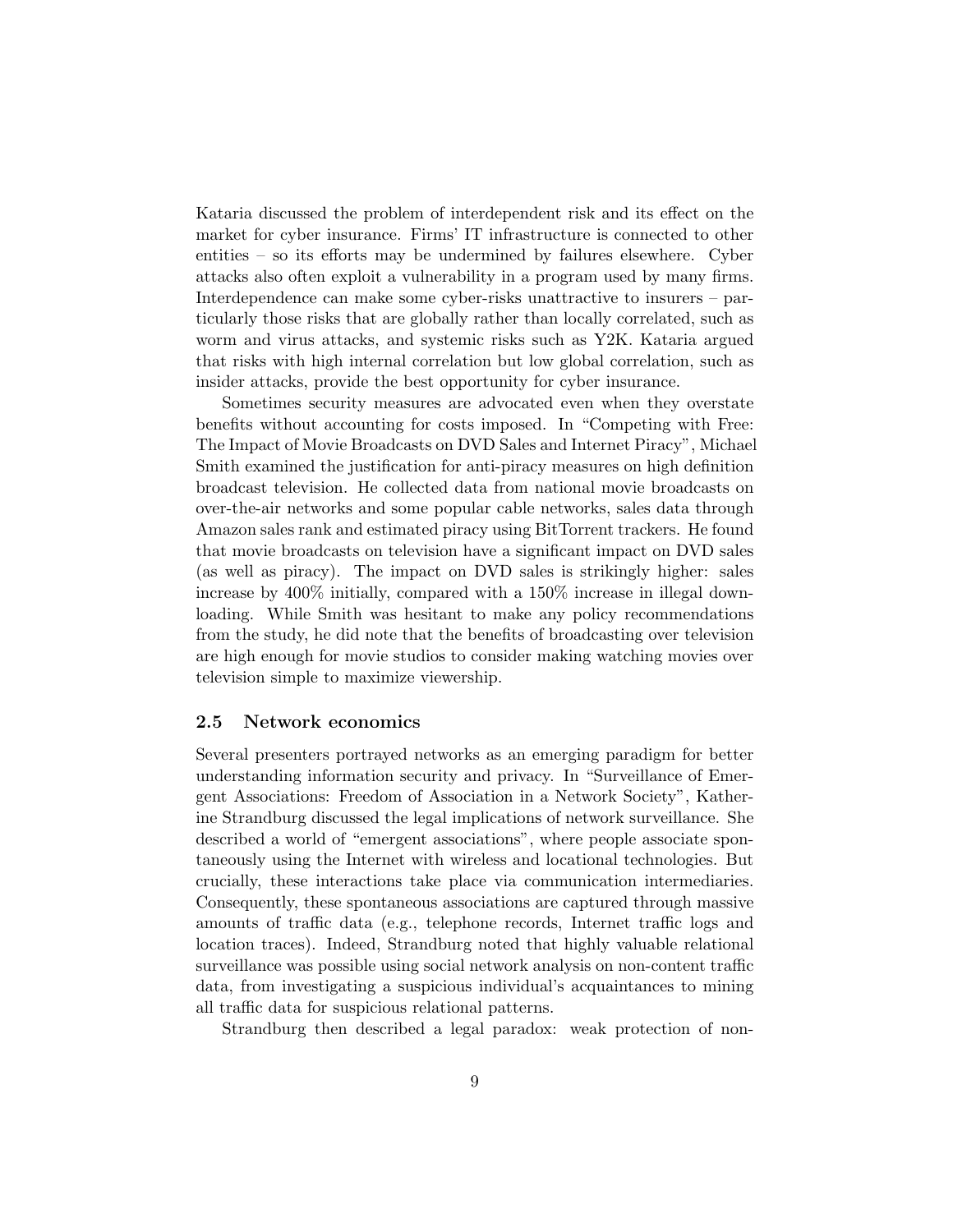content traffic data yet strong protection of free associations under the US Constitution's first amendment. She then argued that relational surveillance is often used to track associations, so the law should be updated to regulate access to traffic data for network analysis purposes.

In "Network Economics and Security Engineering", Tyler Moore described a framework for modeling repeated attack and defense on networks. He noted that several computing applications, from Internet routing to sensor networks to online social networks, can usefully be represented as a graph of nodes and edges. These networks involve several important characteristics: the distribution of the number of edges each node possesses and the dynamics of adding and removing edges as nodes join, leave and move about a network. He presents a repeated attack and defense scenario where an attacker can remove targeted nodes from a scale-free network, followed by a defender replenishing the network according to different strategies. He showed that naive replenishment fared badly, while replacing removed nodes with localized clique structures is more resilient.

Moore then considered how this repeated attack and defense scenario could be applied to other networks. As an example, he discussed various strategies for punishing misbehavior in a distributed wireless network. One is to allow devices to vote for a misbehaving node's removal. An active attacker might try to disrupt the network by voting against honest nodes. Under a repeated attack and defense framework, attacker nodes vote against honest nodes followed by defenders attempting to remove bad nodes. Finally strategies are updated by nodes deciding whether to alter the threshold required to remove bad nodes if enough unpunished nodes remain.

In "Network formation, Sybil Attacks and Reputation Systems", George Danezis modeled how Sybil attacks (where malicious devices pretend to be many different identities) impact the formation of peer-to-peer networks. He starts with a simple game where nodes wish to connect to their friends. Nodes have a finite link budget which ensures that they cannot directly connect to all of their friends. Node utility is a negative sum of the length of shortest paths to all friends. Danezis remarked that modeling network formation game theoretically proved significantly more complicated than he initially expected. To keep the model simple, he allowed nodes only two choices of strategy : nodes connect only to friends, or nodes use half of their links to connect to friends and the other half to connect to strangers. The only Nash equilibrium found thus far is for everyone to only connect to friends. However, he does not believe this is necessarily the only one. Danezis concluded by expressing frustration in the lack of power and realism of game theory in modeling computer networks.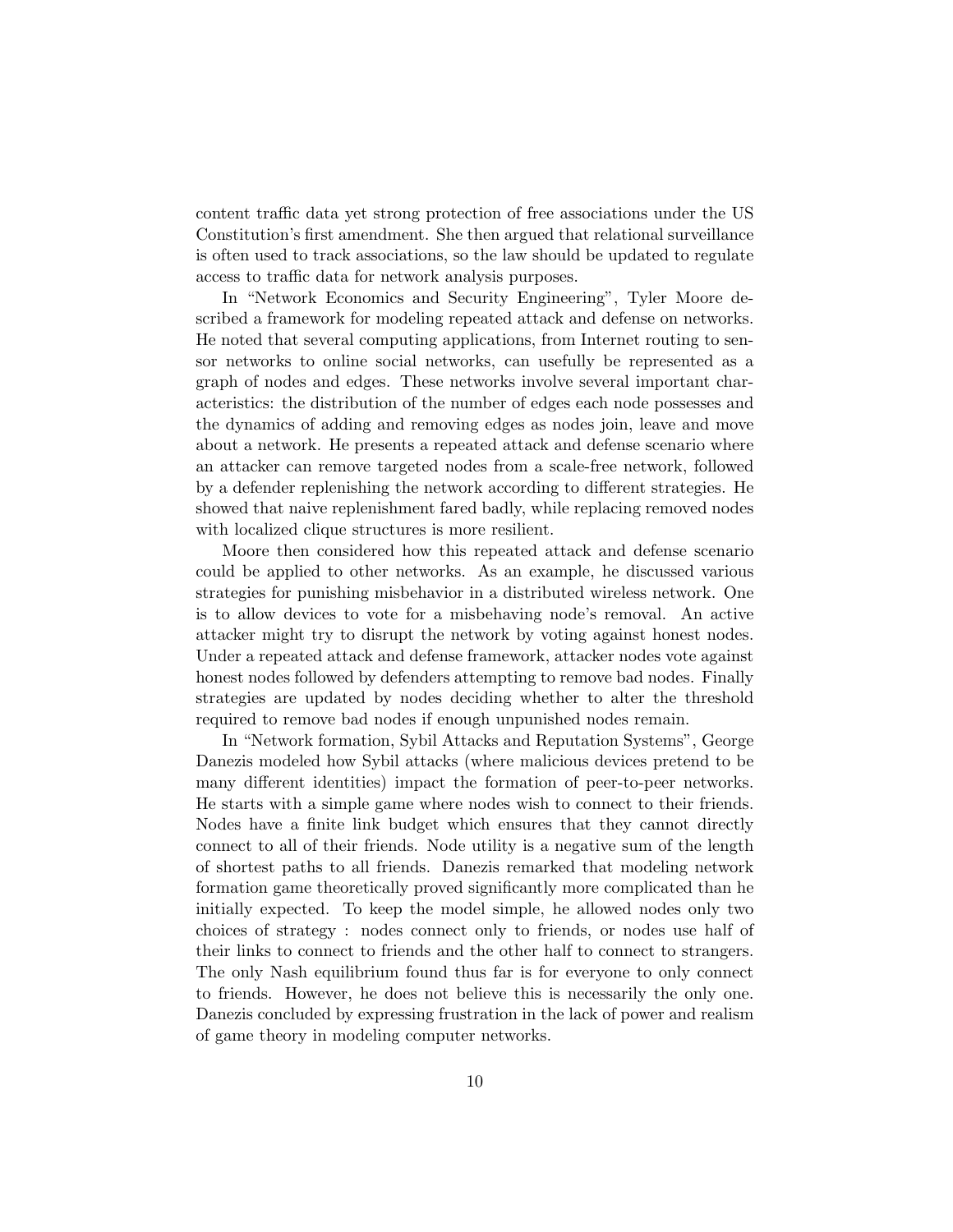### 3 Breakout sessions

Participants were divided into four small groups to debate a research agenda for information security economics. Participants were encouraged to discuss their chosen methodology, as well as pose both open and closed research questions.

As the workshop participants had diverse backgrounds, the methodologies described were correspondingly varied. Some found human subject experimentation to be a promising method for understanding how people actually respond to computer systems as well as incentives. Similarly, participants emphasized the need to complement theoretical models with user studies. This led to the complaint that many existing economic models of information security are too simplified to be useful. Participants also found it difficult to decide under what circumstances to use different modeling techniques (e.g., input-output models vs. game-theoretic ones).

Before enumerating the many open questions in security economics, participants described several key closed questions. First is that security always presents trade-offs, even when these trade-offs are unclear. A corollary to this is that security is a cost center rather than a profit center. Information security does not have an exclusively technical solution.

Many open questions remain. What is the optimal level of security investment? There is a clear disconnect between theoretical models of security investment and actual business practices. What is the proper role of government in enforcing investment? Can the lightweight framework of mandating increased transparency be usefully applied to other areas besides privacy breaches? Under what circumstances to people value privacy? Is the claim that users do not care about privacy actually a fallacy? To what degree are user perceptions of security skewed by vendor marketing? In many circumstances, quantifying the benefits of security and privacy remains elusive. Does this mean there is more research to be done, or are some benefits (and costs) simply unquantifiable?

Many security threats have very low likelihood of occurring based on past occurrences even if the technical potential is very real (e.g., routing attacks, attacks on critical infrastructures like SCADA systems and the telephone network). What is the appropriate security investment for protecting against devastating attacks that might occur with very low probability?